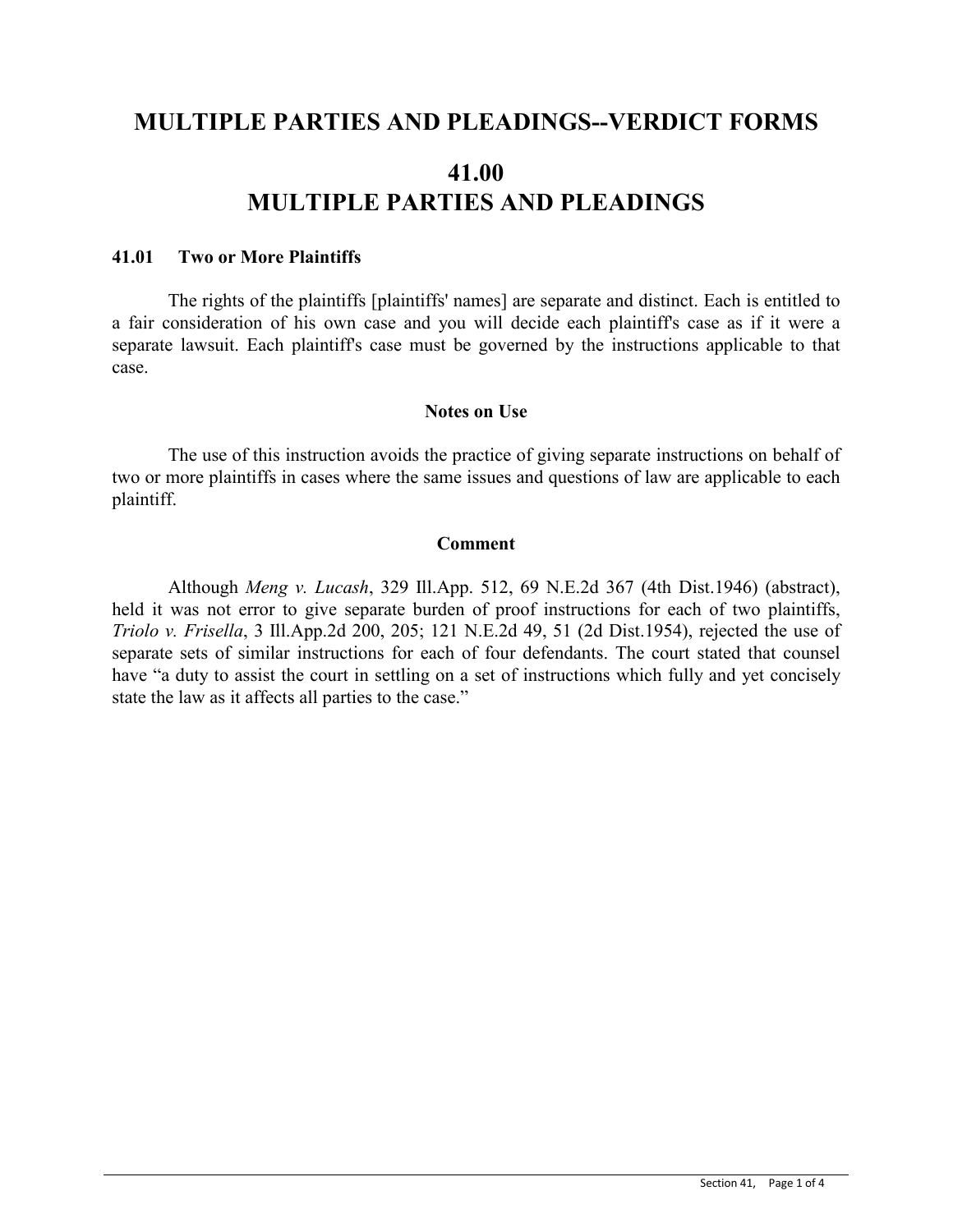## **41.02 Assess Plaintiffs' Damages Separately**

If you find that [both] [two or more] plaintiffs are entitled to recover, you will assess the damages of each separately and return a verdict in a separate amount for each.

## **Comment**

In an action by several plaintiffs each of whom has made a separate claim for damages in a different amount, the jury must be required to return a verdict in a separate amount as to each plaintiff. *Caton v. Flig*, 343 Ill.App. 99, 101; 98 N.E.2d 162, 163 (1st Dist.1951); 735 ILCS 5/2-1201 (1994) (formerly §68(3) of the Civil Practice Act).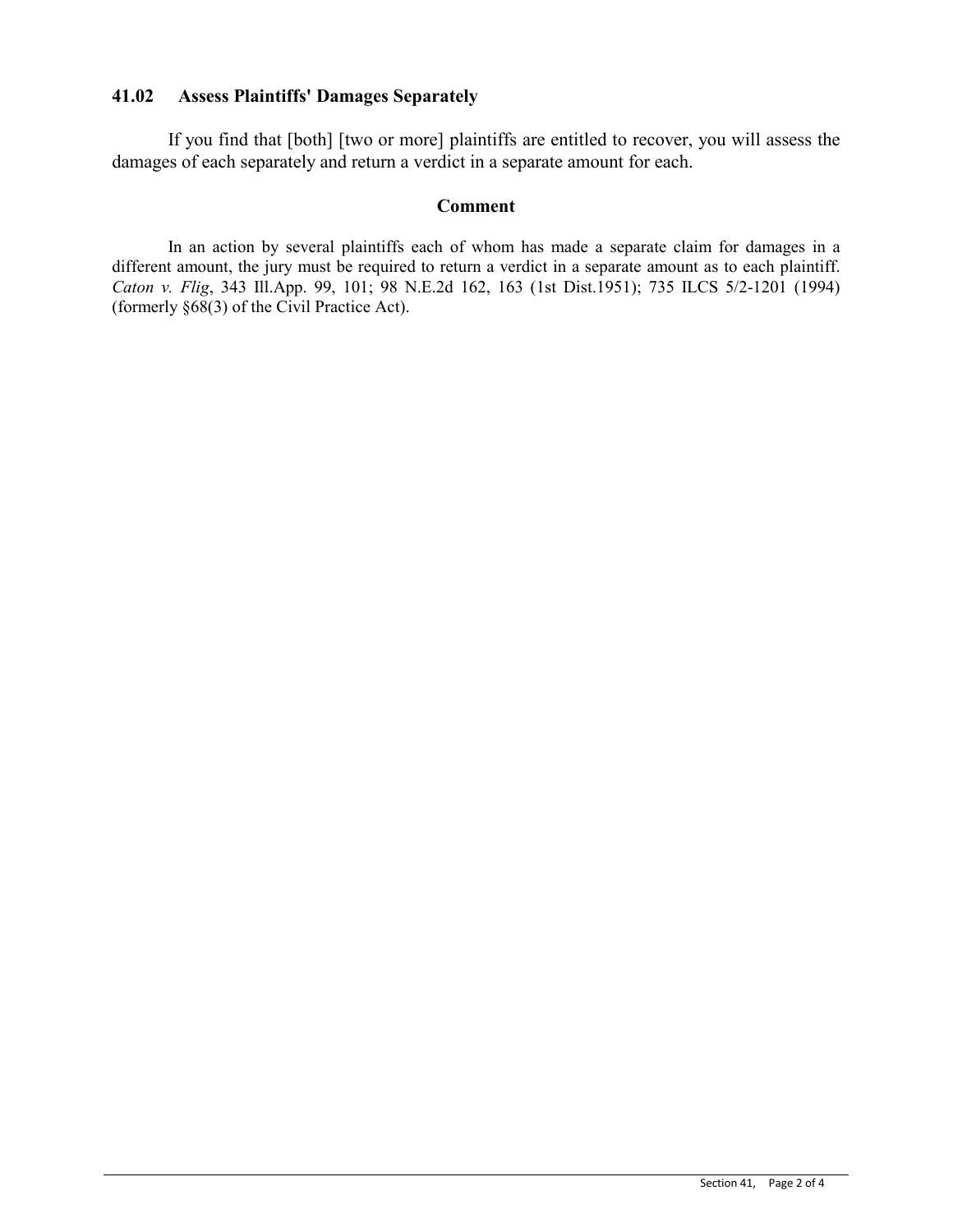## **41.03 Two or More Defendants**

The rights of the defendants [defendants' names] are separate and distinct. Each is entitled to a fair consideration of his own defense and you will decide each defendant's case separately as if it were a separate lawsuit. Each defendant's case must be governed by the instructions applicable to that case.

#### **Notes on Use**

The use of this instruction avoids the practice of giving separate iterative instructions on behalf of two or more defendants in cases where the same issues and questions of law are applicable to each defendant.

This instruction should not be used where the relationship between multiple defendants is based solely on vicarious liability. *See* IPI 50.01 et seq.

The defendants' names may be inserted in the instruction if that will make the references clearer.

#### **Comment**

A previous version of this instruction, as modified, was approved in *Wanner v. Keenan*, 22 Ill.App.3d 930, 317 N.E.2d 114 (2d Dist.1974).

*See* Comment to IPI 41.01.